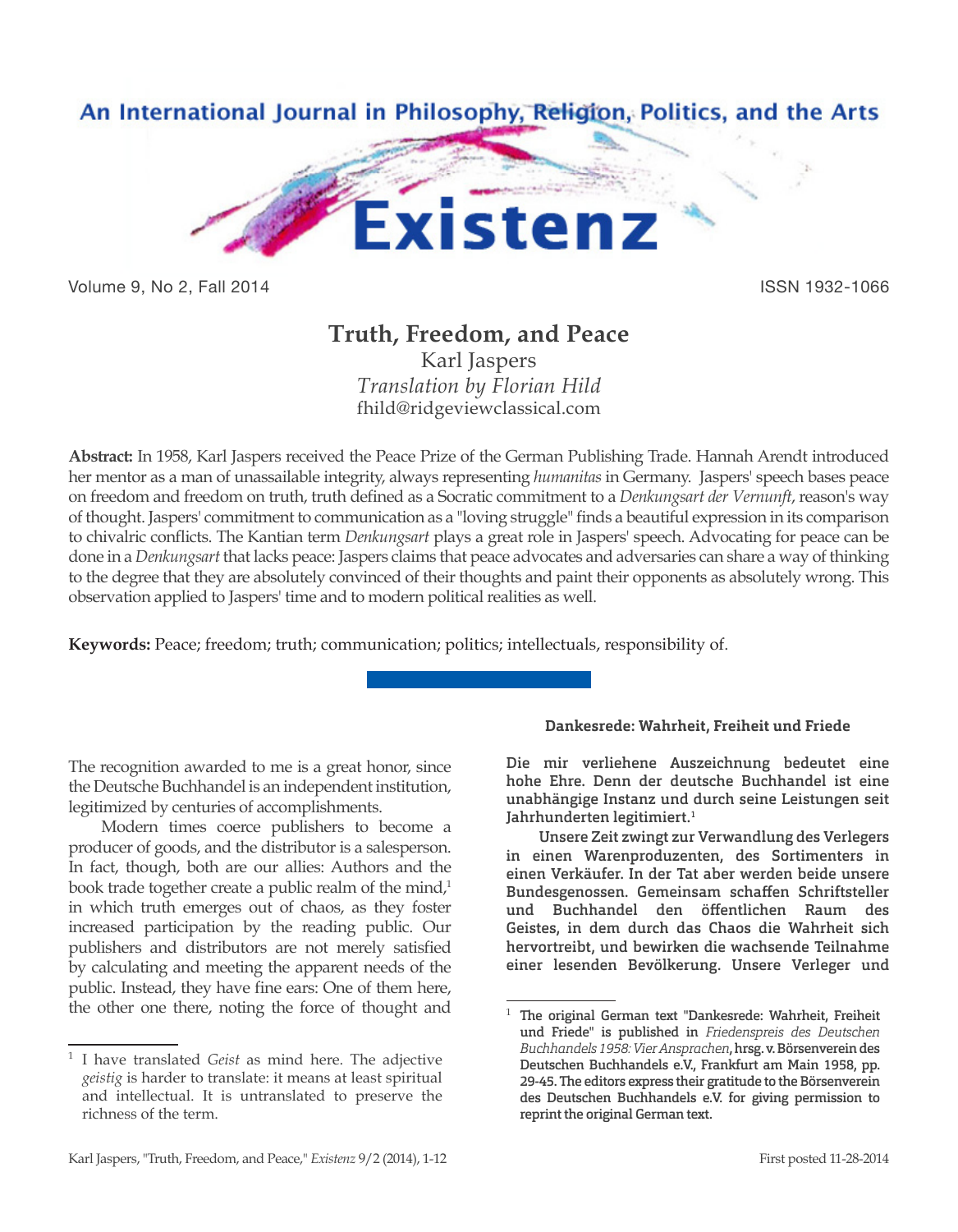poetry, a hidden readiness for the possibilities of the old and new, for that which illumines,<sup>2</sup> encourages, gives spring to one's stride. They publish texts because they

want such way of thinking<sup>3</sup> to be present in the world. Of this institution I receive the honor that is called "peace prize." It seems appropriate to accept this award with words about peace.

We all want peace, an external peace, that there may be no war and that weapons of mass destruction are never again used, and that nuclear annihilation may be averted.

This peace is only possible as world peace. Today, the great colored nations emerge and in a few decades will surpass the Occident in population growth and raw materials, due to rapid advances in technological progress. Also today, and enabled through this technological age, a new form of totalitarian reign in government has developed. Under such global circumstances external peace is only possible in collaboration with these powerful nations and only by interacting with totalitarian domination. Peace politics is world politics. Such world politics can only succeed under conditions one realizes within oneself and we put into practice in our own nation. To the degree that we create such conditions, we may hope that others meet us halfway. External peace will never be granted to us as a gift from mere political action.

I do not want to speak about peace politics as world politics but about such prerequisites. First: No external peace can be maintained without man's inner peace. Second: Peace is solely through freedom. Third: Freedom is solely through truth.

## **1. No External Peace Without Inner Peace**

Peace is not the absence of conflict. Humans can transform violent conflicts into *geistige* and loving struggles. Communication extinguishes violent conflicts. Instead of domination through victory, the result is shared truth. Through such shared struggles against one another, one can recognize oneself. The loving struggle provides all means of forcefulness to the partner in equal proportion as to oneself—including the means of intellectual violence, where stronger

Buchhändler sind nicht schon befriedigt durch die abschätzbaren Bedürfnisse eines Publikums und durch die notwendigen Kalkulationen. Sie sind hellhörig, der eine hier, der andere dort, für die Kraft in Gedanke und Dichtung, für die Bereitschaften im Verborgenen, für die Möglichkeiten des Alten und des Neuen, für das, was erhellen, ermutigen, beschwingen kann. Sie bringen Schriften heraus, weil sie wollen, daß deren Denkungsart in der Welt sei.

Von dieser Instanz wird mir die Auszeichnung verliehen, die "Friedenspreis" heißt. Es scheint angemessen, bei seinem Empfang vom Frieden zu sprechen.

Wir alle wollen den Frieden, den äußeren Frieden, daß kein Krieg sei und daß die Massenvernichtungswaffen nie mehr zur Anwendung kommen und daß das Ende durch die Atombombe ausbleibe.

Dieser Friede ist nur möglich als Weltfriede. Heute aber treten die großen farbigen Völker auf, die an Menschenzahl und Bodenschätzen durch ihre schnell fortschreitende Technisierung in wenigen Jahrzehnten dem Abendland überlegen sein werden. Heute ist ferner eine neue, erst im technischen Zeitalter möglich gewordene Staatsform, die totale Herrschaft, entstanden. In dieser Weltlage ist der äußere Friede nur möglich in Gemeinschaft mit jenen gewaltigen Völkern und nur im Umgang mit der totalen Herrschaft. Friedenspolitik ist Weltpolitik. Diese Weltpolitik kann nur Erfolg haben unter Voraussetzungen, die jeder in sich selbst, die wir im eigenen Staate verwirklichen. In dem Maße, in dem wir dies tun, dürfen wir hoffen, daß die anderen uns entgegenkommen. Nie wird uns der äußere Friede als Geschenk durch bloße politische Operationen zuteil werden.

Nicht von der Friedenspolitik als Weltpolitik möchte ich sprechen, sondern von diesen Voraussetzungen. Erstens: Kein äußerer Friede ist ohne den inneren Frieden der Menschen zu halten. Zweitens: Friede ist allein durch Freiheit. Drittens: Freiheit ist allein durch Wahrheit.

## **1. Kein äußerer Friede ohne den inneren**

Friede ist nicht Kampflosigkeit. Aber der Mensch kann den Kampf verwandeln aus gewaltsamem Kampf in den geistigen und in den liebenden Kampf. Der gewaltsame Kampf erlischt in der Kommunikation. Statt Überlegenheit im Sieg ist das Ergebnis die gemeinschaftliche Wahrheit. Durch solchen Kampf miteinander kommt erst jeder zu sich selbst. Der liebende Kampf stellt alle Mittel der Gewalt, auch die Mittel der intellektuellen Gewaltsamkeit, die als stärkere Rationalität der stärkeren Muskelkraft

<sup>2</sup> One of Jaspers' central terms is *erhellen*: to illumine, to bring into the light, to make visible, to enlighten.

<sup>3</sup> *Denkungsart* is a Kantian term that both Jaspers and Arendt use frequently: it is a way of thinking, an intellectual, *geistige* disposition prior to acting.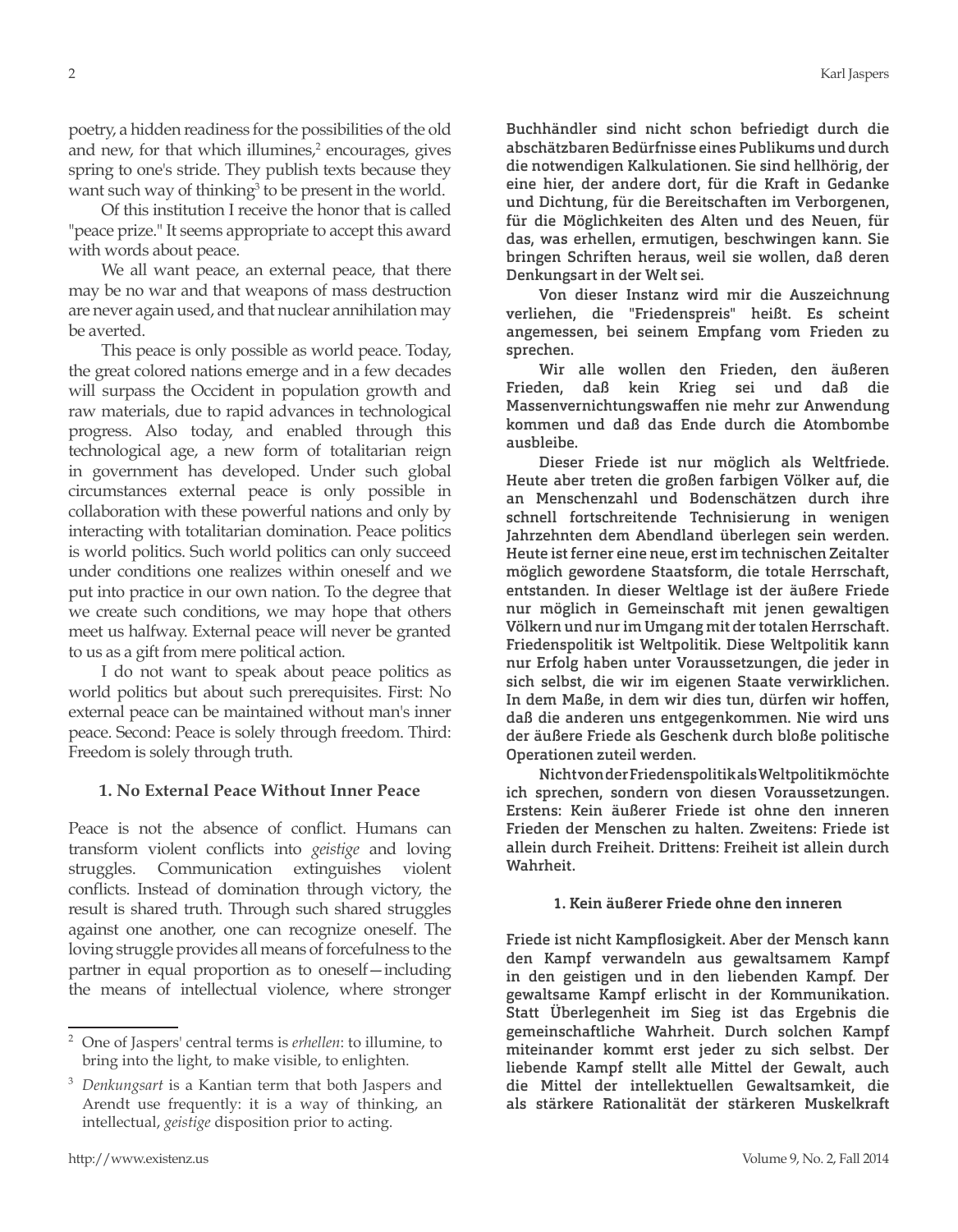rationality equals greater muscle strength—and thus eliminates the lethal effect of violence. What used to be mortal combat in chivalry and its rules of conduct can now be compared to the loving struggle and its order for daily life.

Peace begins at home. World peace begins with the inner peace of states. In the internal, *geistigen* conflict for domination, the disposition for peacelessness that desires opportunistic violence, must disappear. A lack of peace in domestic politics also makes peace in foreign politics impossible.

#### **2. Peace Is Solely Through Freedom**

Inner peace for individuals and the individual state comes through freedom. Since only freedom is capable of peace, Kant said: Only states with "a republican form of government" can make peace beyond a mere truce and without reservation for an enduring time. For Kant, a republican form of government did not mean a particular form of rule (like monarchy, aristocracy, democracy) but a governance of liberty—what today we call the idea of democracy. This form of governance should not to be confused with the technicality of a constitution, which is presumably identified as the right one to be identically transferred elsewhere.

What then is freedom? The external freedom of a state—and its internal freedom through forms of governance—manifests itself through the existential freedom of individual persons. From here arises the ambiguity of the term "freedom:" External political freedom can also occur in a despotic state. A free and democratic constitution can also occur with a people of internally unfree human beings.

Freedom begins as the freedom of the individual, gains societal shape in the republican form of government, and asserts itself against suppression by foreign states. These three aspects, taken together, make freedom a reality.

First freedom, then peace in the world! The opposite demand: "first peace then freedom," deceives. Since a temporary external peace that comes about by chance or despotism, or by clever operations, or through the fear of all persons involved, is not a secured peace that is anchored in the human ground. Its de facto nonpeace due to the lack of freedom of individuals would soon lead to war again.

Also, constitutional democracy is by no means freedom. It can give way to arbitrariness and selfindulgence. A democracy that is arbitrarily imposed

entspricht, dem Partner in gleicher Weise wie sich selbst zur Verfügung und hebt damit ihre tödliche Wirkung auf. Was einst im Kampf auf Leben und Tod Ritterlichkeit und ihre Spielregeln waren, dem sind in der täglichen Praxis der liebende Kampf und seine Ordnung zu vergleichen.

Der Friede beginnt im eigenen Haus. Der Weltfriede beginnt mit dem inneren Frieden der Staaten. Im innenpolitischen geistigen Kampf um die Herrschaft muß die Gesinnung der Friedlosigkeit, die die Gewalt wollen würde, wenn sie nur könnte, verschwinden. Denn die Friedlosigkeit der Innenpolitik macht auch den Frieden in der Außenpolitik unmöglich.

### **2. Friede allein durch Freiheit**

Der innere Friede der einzelnen Menschen und des einzelnen Staates ist durch Freiheit. Weil nur Freiheit zum Frieden fähig ist, sagte Kant: Nur Staaten mit "republikanischer Regierungsart" können den Frieden schließen, der kein bloßer Waffenstillstand, sondern ohne Vorbehalt als Dauer gemeint ist. Unter republikanischer Regierungsart verstand Kant nicht eine Staatsform (wie Monarchie, Aristokratie, Demokratie), sondern die Regierungsart der Freiheit, die wir heute Idee der Demokratie nennen. Sie ist nicht zu verwechseln mit einer technischen Verfassungsform, die vermeintlich einmal als die richtige gefunden und identisch übertragbar wäre.

Was aber ist Freiheit? Äußere Freiheit eines Staates und innere Freiheit durch seine Regierungsart haben Bestand durch die existentielle Freiheit der einzelnen Menschen. Daher die Vieldeutigkeiten im Worte "Freiheit:" Äußere politische Freiheit kann auch ein despotischer Staat haben. Eine freie demokratische Verfassung kann auch ein Volk innerlich unfreier Menschen haben.

Freiheit beginnt als Freiheit des einzelnen, gewinnt gemeinschaftliche Gestalt in der republikanischen Regierungsart, behauptet sich gegen Unterdrückung durch fremde Staaten. Im Ganzen dieser drei Momente ist Freiheit wirklich.

Erst die Freiheit, dann der Friede in der Welt! Die umgekehrte Forderung: "erst Friede, dann die Freiheit" täuscht. Denn ein durch Zufall oder durch Despotie oder geschickte Operation oder durch Angst aller Beteiligten für den Augenblick bestehender äußerer Friede ist nicht ein im Grunde des Menschen selbst gesicherter Friede. Er würde aus dem faktischen Unfrieden der Unfreiheit der einzelnen bald wieder zum Kriege führen.

Auch die Demokratie als Verfassungsform ist noch keineswegs Freiheit. Sie kann der Willkür, der Zügellosigkeit Raum geben. Eine Demokratie, plötzlich eingerichtet, nicht von einem Volke hervorgebracht,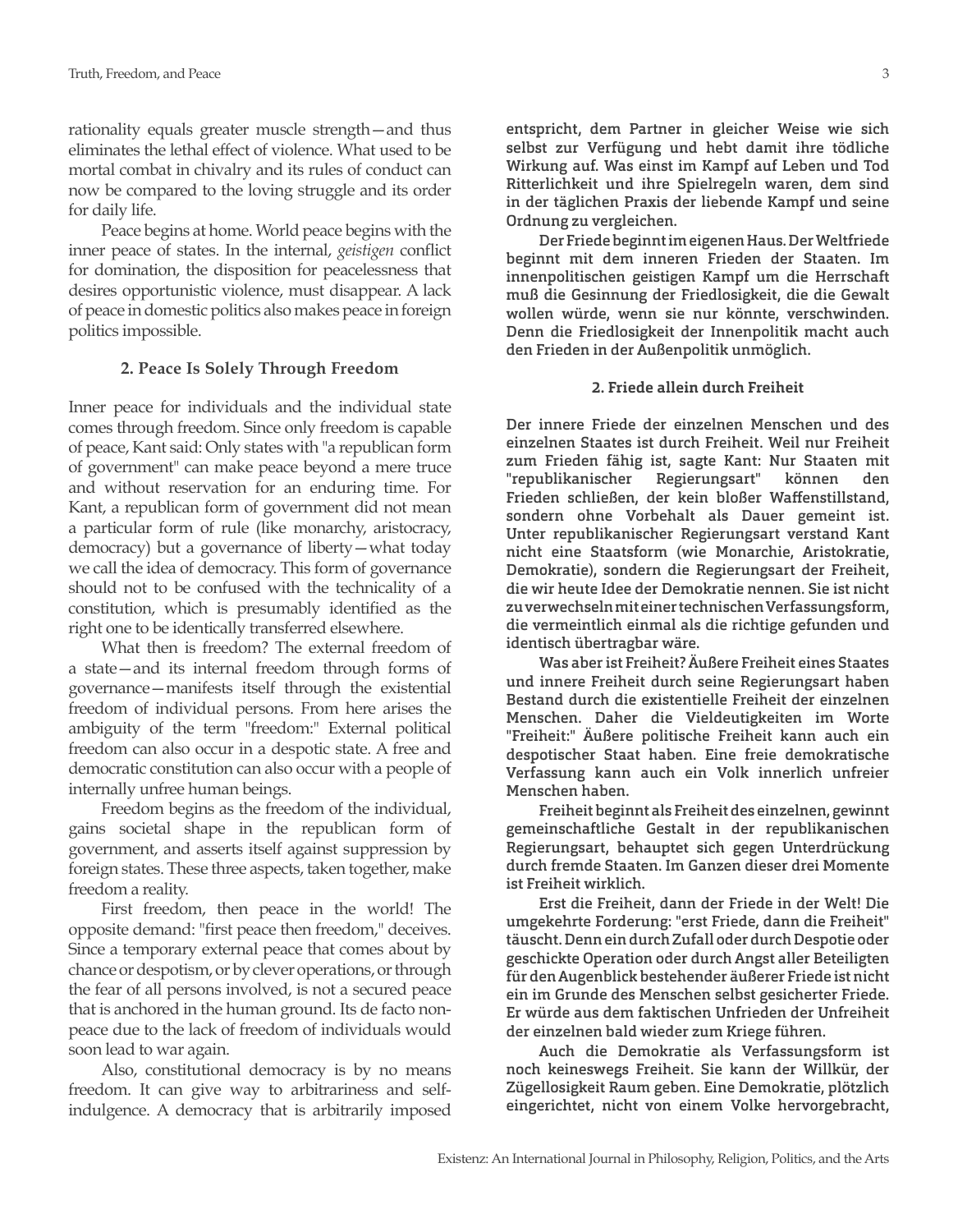and not created by a people who thus do not yet understand it, presents merely a chance for the people of such a state to grasp the idea of democracy and thus become a people of free citizens. Formal freedom alone is lost easily. When for reasons of solidarity the conflicts of parties drift to self-destruction, the free State becomes a stage setting that might be toppled tomorrow together with all of its politicians and parties. A merely formal democracy creates totalitarian rule so that Hitler could justifiably triumph and claim: "I have defeated them with their own insanity."

The global situation is threatening: The only salvation today is world peace. Wars, though, have always taken place. How can this colossal task of a world without wars be realized? To our knowledge, this cannot be achieved through the magic of a supernatural act, and it would be too convenient and irresponsible to rely on such an intervention; also not through a rationally imagined apparatus that produces such desired results, but only through our quotidian practice of freedom. The immediacy of this freedom may perhaps be assisted by a transcendent force that we cannot rely upon, but whose unpredictable possibility may yet encourage us when mere rationality is at a loss.

## **3. Freedom Is Solely Through Truth**

Freedom is not *ex nihilo*; it is not arbitrary; and it is not random opining. With commitment to truth, a realized freedom becomes possible. No peace without freedom, but no freedom without truth. This is the decisive factor. Freedom is empty if it does not refer to the truth from which it originates and which it serves.

What is truth? Since antiquity philosophers continue to concern themselves "about truth." In recent times philosophers thought themselves into quandaries, into their dialectics and revolutions, all the way to the paradox whether untruth itself might become a moment of truth. We are always just on the way with the reality of our truth. Nobody possesses it, we all pursue it.

If we want freedom and peace we must meet in a realm of truth that is prior to partisanship and viewpoints, prior to our decisions and conclusions. When we do become free and truthful we always return to this common realm that connects us even if we are opponents.

Truth is not primarily determined by content but by the way how content is thought, shown, and discussed: the way of thought of reason (*Denkungsart* 

daher auch noch nicht verstanden, ist nur eine Chance, daß das Volk eines solchen Staates die Idee der Demokratie erwerbe und dadurch in seinen Bürgern frei werde. Leicht wird die nur formale Freiheit verspielt. Wenn die Kämpfe der Parteien aus solidarischer Verbundenheit in den selbstzerstörerischen Prozeß treiben, dann wird der freie Staat zur Kulisse, die morgen mitsamt allen seinen Politikern und Parteien umgeworfen werden mag. Die nur formale Demokratie selber erzeugt die totale Herrschaft, so daß Hitler mit Recht triumphieren konnte: "Ich habe sie mit ihrem eigenen Wahnsinn geschlagen."

Die Weltlage ist drohend: Heute ist der Weltfriede die einzige Rettung. Aber immer gab es Kriege. Wie soll das Ungeheure möglich werden, daß keine Kriege mehr geführt werden?—Für unser Wissen nicht durch die Magie eines übergeordneten Geschehens, auf das sich zu verlassen bequem und verantwortungslos wäre, auch nicht allein durch eine rational erdenkbare Apparatur, die das Erwünschte herstellen möchte, sondern durch unsere täglich bewährte Freiheit. Der Unbedingtheit dieser Freiheit kommt dann vielleicht die transzendente Macht zu Hilfe, die wir in unsere Voraussicht nicht einstellen können, deren unbestimmbare Möglichkeit uns jedoch ermutigen darf, wenn der bloße Verstand ratlos wird.

## **3. Freiheit allein durch Wahrheit**

Freiheit aber ist nicht aus dem Nichts. Sie ist nicht Willkür, nicht beliebiges Meinen. Erst in der Hingabe an Wahrheit ist erfüllte Freiheit möglich. Kein Friede ohne Freiheit, aber keine Freiheit ohne Wahrheit. Hier liegt der entscheidende Punkt. Freiheit ist leer, wenn nicht die Wahrheit gemeint ist, der sie entspringt und der sie dient.

Was ist Wahrheit? Seit dem Altertum handeln Philosophen immer wieder "von der Wahrheit." In neueren Zeiten denken sie sich ein in ihre Fragwürdigkeiten, in ihre Dialektiken und Umstürze, bis zu der Paradoxie, ob die Unwahrheit selber zu einem Moment der Wahrheit werden könnte. Mit der Wirklichkeit unserer Wahrheit sind wir immer nur auf dem Wege. Niemand hat sie, wir alle suchen sie.

Wollen wir Freiheit und Frieden, so müssen wir in einem Raum der Wahrheit uns begegnen, der vor allen Parteiungen und Standpunkten liegt, vor unseren Entscheidungen und Entschlüssen. Wenn wir frei und wahrhaftig werden, kehren wir ständig zurück in diesen gemeinsamen Raum, in dem wir verbunden bleiben auch dann, wenn wir Gegner sind.

Wahrheit liegt nicht zuerst im Inhalt, sondern in der Weise, wie dieser gedacht, aufgezeigt und diskutiert wird: in der Denkungsart der Vernunft. Diese Wahrheit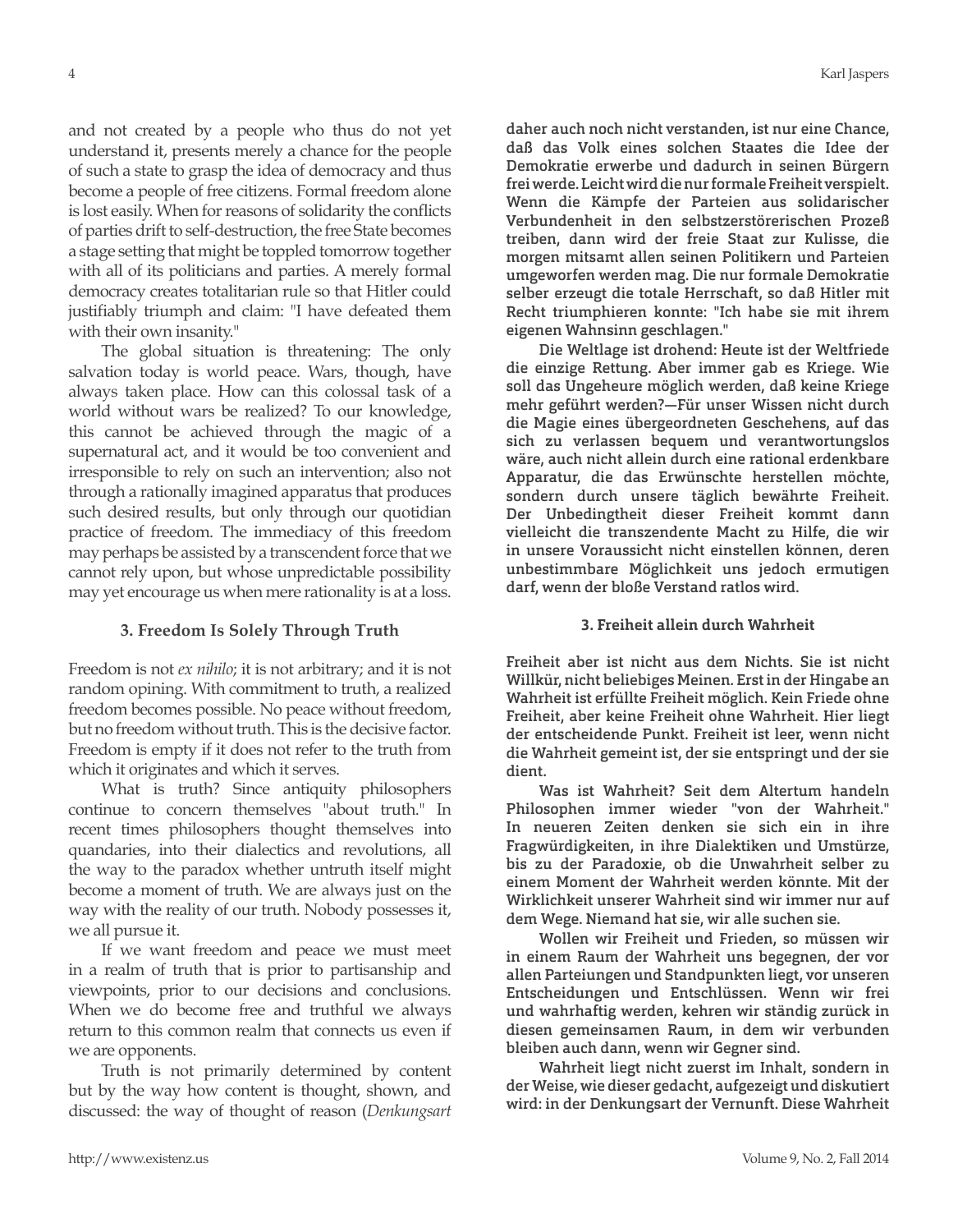*der Vernunft*). This truth vanishes in the individualistic defiance of being thus and wanting that, in blindness of the soul and deafness of the mind, in the breakdown of communication. We saw examples of this breakdown in the recent struggle against arming the federal armed forces with nuclear weapons.

This poisons the atmosphere with unenlightened fear; with the urge that something finally has to be done; with the consciousness of a "we" for whom only one opinion is true and all others outrageous; with negating motives because things must change; with *ressentiment*. In this atmosphere, conversation resembles talking to a wall without anybody listening.

In this context the way of thinking was more essential than its particular content. There is certainly an enormous moral difference between thoughts such as: "Germany awake, Judah croak," "People to arms" (with the idea of a German empire that first rules Europe and then the whole world), or whether it is: "Against nuclear death," "Peace at all cost" (with the idea of salvation within the world's interdependence by one's own non-violence). However, if we consider truth and freedom as conditions for peace, then more than any content is this way of thinking terrifying, whether it is an inhuman lie or a well-intended veiling of truth. Content is exchangeable; the untruth of the way of thinking remains the same.

Untruth is the greatest danger in the entire political free world. We must not claim that the socalled free world is actually free today. Compared to totalitarian regimes, it has merely the advantage of having the chance to become free. It will only persevere if this chance is taken in all seriousness. The idea of democracy—the republican form of government threatens to get lost when democracy becomes merely formal, degenerating into a means of manipulation by politicians and economic lobbyists.

We may also not claim that the economic situation of the free world is in order. The modern economy, by its very nature expansive, must change its fundamental structure and ethos when economic expansion ends due to the narrowness of an ultimately distributed earth.

For many this appears to be an unsolvable problem. For example: by temporary aid measures, such as financial operations, by partial planning, by statesponsored assistance, by the scope of loan payments, etc., the woes of this economy are just protracted. Marxism expects unemployment and hunger, after which nothing remains but the total, terroristic command economy. It does not help us to oppose

hört auf in der Vereinzelung trotzigen Soseins und Sowollens, mit der Blindheit der Seele und Taubheit des Geistes, mit dem Abbruch der Kommunikation. Das sehen wir alltäglich. Ein Beispiel waren Erscheinungen beim jüngsten Kampfe gegen die Ausrüstung der Bundeswehr mit Atomwaffen.

Wie man entscheiden solle, darüber sind damals wie heute verschiedene Meinungen sinnvoll möglich. Unvernünftig aber und unwahr ist es, ohne Durchdenken aller Gesichtspunkte in der weltweiten politischen Situation aus ungeklärten Motiven nun, statt unter Bedingungen vielmehr absolutistisch die Ausrüstung mit Atomwaffen abzulehnen oder zu fordern. Was geschieht? Nicht mehr freie Diskussion auf gemeinsamem Boden, vielmehr Verkündigung des einzig möglichen Weges zum Heil unter ausschließlicher Heranziehung der zum Nein oder Ja passenden Gründe.

Es entsteht eine vergiftete Atmosphäre: aus nicht durchhellter Angst—aus dem Drang, daß endlich etwas geschehen soll—im Bewußtsein eines "wir," dem nur eine Meinung wahr und jede andere empörend ist—aus verneinenden Antrieben: es muß anders werden—aus Ressentiments. Man steht wie vor einer Wand, gegen die man redet, ohne gehört zu werden.

Hier war die Denkungsart wesentlicher als der besondere Inhalt. Es ist gewiß ein ungeheurer moralischer Unterschied, ob der Inhalt ist: "Deutschland erwache, Juda verrecke," "Volk ans Gewehr" (mit der Vorstellung von einem erst Europa und dann die Welt beherrschenden deutschen Reich), oder ob er ist: "Gegen den Atomtod," "Friede um jeden Preis" (mit der Vorstellung von Rettung im Weltverhängnis durch eigene Gewaltlosigkeit). Wenn wir aber an Wahrheit und Freiheit als Voraussetzungen des Friedens denken, erschreckt uns noch mehr als jeder Inhalt diese Denkungsart, die stärker ist als der Inhalt, sei dieser eine menschenfeindliche Lüge oder eine noch gutgemeinte Verschleierung der Wahrheit. Der Inhalt ist austauschbar. Die Unwahrheit der Denkungsart bleibt dieselbe.

In der gesamten politisch freien Welt ist Unwahrheit unsere größte Gefahr. Wir dürfen nicht behaupten, daß die sogenannte freie Welt heute wirklich frei sei. Sie hat vor der totalen Herrschaft nur den Vorzug dieser Chance, frei zu werden. Sie wird nur bestehen bleiben, wenn sie diese Chance mit ganzem Ernst ergreift. Die Idee der Demokratie—der republikanischen Regierungsart droht verlorenzugehen in einer formal werdenden Demokratie, die zu einem Mittel von Manipulationen von Politikern und Wirtschaftsinteressenten entartet.

Wir dürfen auch nicht behaupten, daß der Wirtschaftszustand der freien Welt in Ordnung sei. Die moderne Wirtschaft, die ihrer Herkunft nach expansiv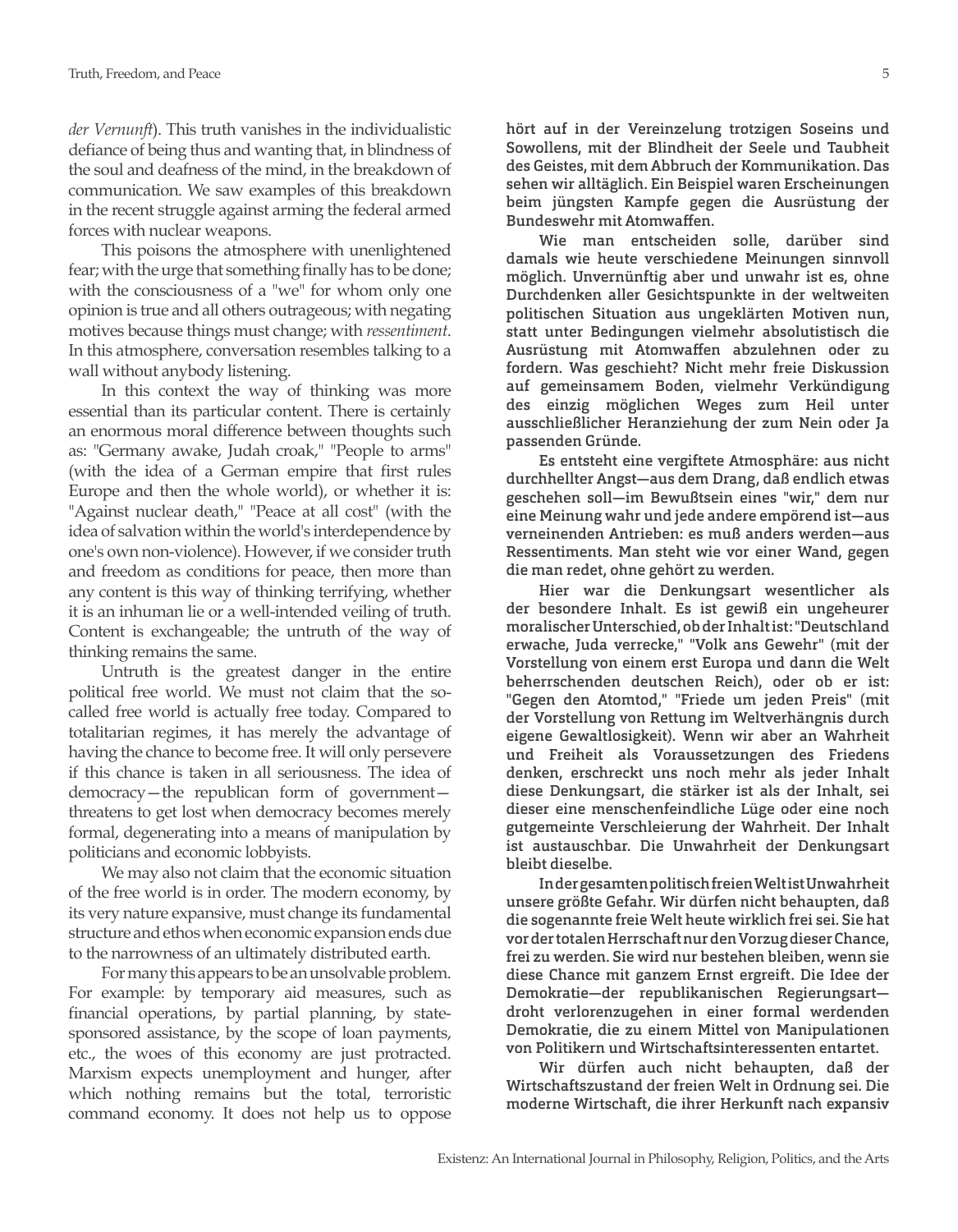this expectation with the untruth of a thoughtless optimism that the expansion of a boundless progress will somehow continue.

Meanwhile, the unfolding of events veils a fundamental untruth. Expansion is replaced by job creation that leads to destructive means by virtue of increased consumption until everything permanent is annihilated. The process of production and consumption, now an end in itself, no longer builds a world in which human beings are at home and does not allow for goods to last. After the total destruction of 1945, this process could be resurrected quickly and efficiently through the work ethic and diligence of a people, as if nothing had happened.

A condition of this process is a type of human being whose existence is used up and consumed by this quantitatively increasing production and consumption, in a life lived between decreasing joy of work and increasing emptiness of leisure, with a consciousness based on the prestige of continual acquisitions, desiring to experience at the highest possible level such a destructive mode of production. Hence the demand for radio, TV, car, travel, elegant clothes, an active social life, luxurious home, and so on. All these demands must quickly change due to the restless desire for the latest—playing into the hands of industrial production.

Since nothing permanent remains, economic inflation belongs to this bottomless process without truth or reality, which requires no permanent values, which cannot even stand them.

Today insightful authors analyze the degenerate democracy and the economic process of the free world, appealing to our truthfulness by awakening the powers of opposition in our freedom.

We Germans especially have to gain our truthfulness as a condition of peace. In the Federal Republic, the work ethic and diligence of German entrepreneurs, employees and workers have enacted the responsible seriousness of the economic and financial policies of Erhard, Schäfer, Vocke and accomplished astonishing results after the total catastrophe.4 The foreign policy of the chancellor is unwavering and achieved a relative sovereignty of the Federal Republic of Germany,<sup>5</sup> unconditionally bound to the Occident. ist, muß sich in ihrer Struktur und ihrem Ethos von Grund aus wandeln, wenn die Expansion an der Enge der endgültig verteilten Erde ein Ende gefunden hat.

Das scheint vielen ein unlösbares Problem. Etwa: Vorübergehende Aushilfsmittel, zum Beispiel durch finanztechnische Operationen, durch teilweise Planungen, durch staatliche Ankurbelungen, durch den Umfang der Abzahlungsgeschäfte usw., werden das Unheil dieser Wirtschaft nur hinauszögern. Der Marxismus erwartet Arbeitslosigkeit und Hunger, bei denen nichts übrigbleibt als die totale, terroristische Planwirtschaft. Gegen diese Erwartung hilft nicht die Unwahrheit des gedankenlosen Optimismus, es werde mit der Expansion in grenzenlosem Fortschritt schon weitergehen.

Im Gang der Dinge selbst entsteht indessen durch Verschleierung eine Grundunwahrheit. Die Expansion wird ersetzt durch Arbeitsbeschaffung mittels Zerstörung, das heißt durch Steigerung der Konsumtion bis zur Vernichtung jedes Bleibenden. Der Prozeß von Produzieren und Konsumieren, selbständig geworden, baut nicht mehr eine Welt, in der der Mensch zu Hause ist, läßt keine Dauer haltbarer Güter zu. Nach völliger Zerstörung, 1945, konnte dieser Prozeß durch Arbeitswillen und Tüchtigkeit eines Volkes schnell und wirkungskräftig wiederhergestellt werden, als ob nichts geschehen wäre.

Voraussetzung dieses Treibens wird ein Menschentypus, dessen Dasein sich verzehren läßt in diesem quantitativ zu steigernden Produzieren und Konsumieren, in einem Leben zwischen der träger werdenden Arbeitslust und der leerer werdenden Freizeit, mit einem Selbstbewußtsein, das auf dem Prestige beruht, durch Anschaffungen und ständige Neuanschaffungen auf möglichst hoher Ebene dieses ständig zerstörenden Produktionsprozesses mitzuleben. Daher der Anspruch auf Radio, Fernsehapparat, Auto, Reisen, elegante Kleidung, gesellschaftlichen Betrieb, luxuriöse Wohnung usw. Und alles muß sich, aus einem ruhelosen Drang zum Neuesten, dem Produktionsbedürfnis der Industrie entgegenkommend, schnell ändern.

Da nichts Bleibendes ist, gehört die ständige Inflation zu dem bodenlosen, weder Wirklichkeit noch Wahrheit findenden Prozeß selber, der auch nichts Wertbeständiges braucht, vielmehr es nicht erträgt.

Die Analysen der entartenden Demokratie und des Wirtschaftsprozesses in der freien Welt werden von einsichtigen Schriftstellern heute vollzogen, um an unsere Wahrhaftigkeit zu appellieren und die Gegenkräfte in unserer Freiheit wachzurufen.

Wir Deutsche insbesondere haben unsere Wahrhaftigkeit als Voraussetzung des Friedens zu gewinnen. In der Bundesrepublik haben die Arbeitskraft und Tüchtigkeit der deutschen Unternehmer,

<sup>4</sup> Translator's Note: Ludwig Erhard was secretary of the economy, Wilhelm Vocke president of the federal reserve, and Fritz Schäffer secretary of finance.

<sup>5</sup> Translator's Note: Konrad Adenauer (CDU) was chancellor from 1949-1963.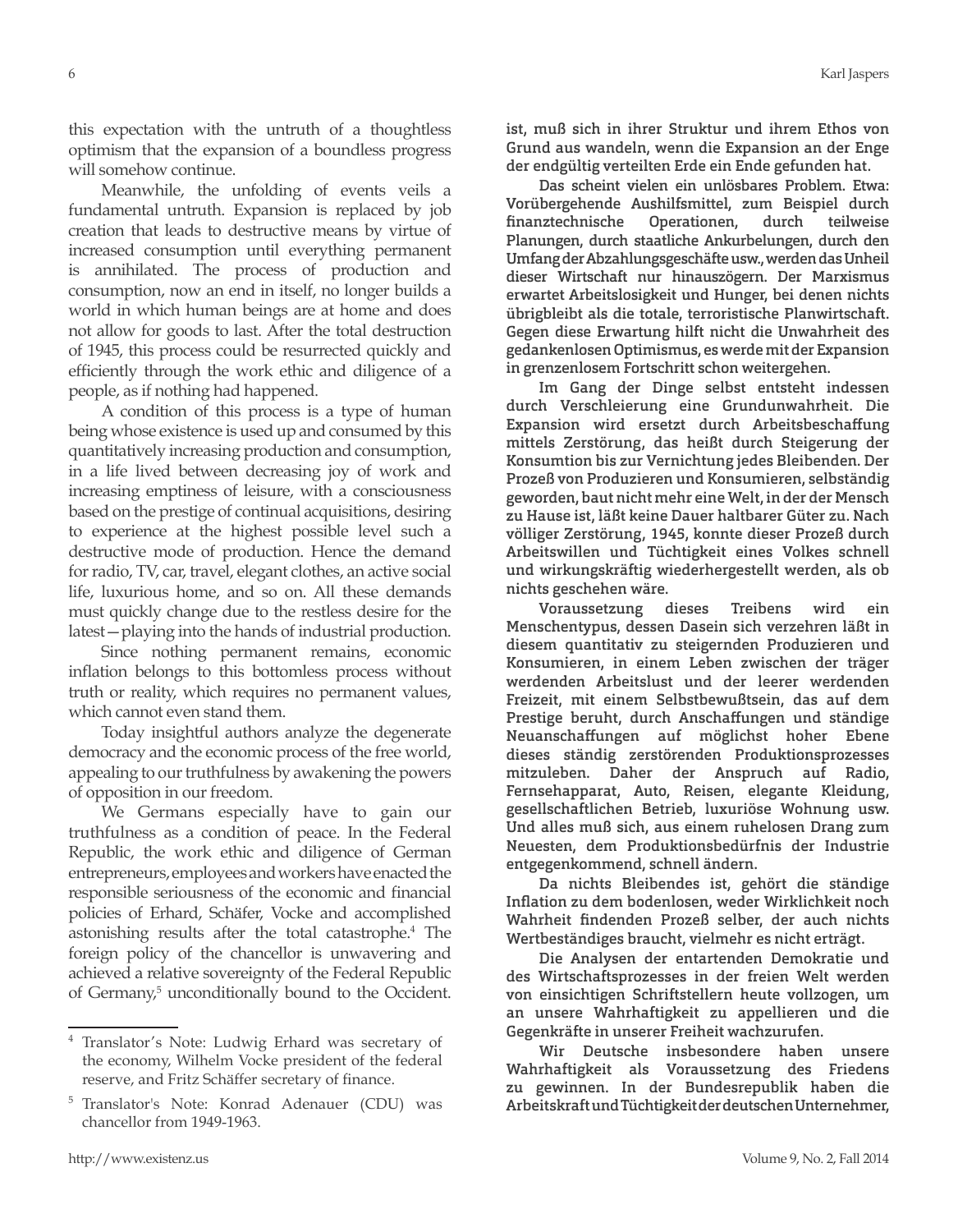The German economic miracle and the founding of the new state should not be deprecated by petty complaints.

However, achievement alone is not enough. The main thing is not yet accomplished by that. Taking pride in this achievement deceives. It ought not to distract us from what is essential.

Coming to their senses from the exertion of daily work and a general forgetfulness, Germans ask themselves today: Wherefrom comes our ineptitude in feeling fundamental untruth? What is missing? What was missed?

I point out shortcomings in truth by giving examples that, for brevity's sake are presented as assertions. I kindly ask the audience to understand them as questions:

1. Political education has hardly gotten on the way yet and seems to get entirely lost in propaganda during elections. The democratic idea requires empathic statesmen who interact with the people. Without this, democracy merely exists for partisanship and the manipulation of elections. A free people shares its governing bodies, core values, expectations, and ideas. They are worked out intellectually and made to last by practicing a way of thinking, as well as by the continual and committed participation of the people in matters of state.

2. Truthfulness requires shared common knowledge about the origins of our situation in Wilhelmine Germany, its demise to a democracy of collapse, and National Socialism. Only a conscious turn in our way of thinking can gain us our freedom. Simple life forms forget and begin anew. We are human beings, though, and will not ever become truthful if we do not keep in mind what was done previously.

There are young Germans today who complain: At school, history stops with World War I. They doubt the integrity of adults. The past must be shown already to the youth, and as humans we have to own up to our parents' and ancestors' actions for better and for worse. Parents should not want to protect their children from dreadful knowledge. Forgetting prevents truthful political education.

3. We are the same Germans in the West as in the East. Our political freedom is not our own accomplishment; the lack of freedom in the East is not due to wrongdoing of the Germans there. For us here, we were given freedom by the victors; to the Germans there, totalitarian rule was imposed. Both regimes have their foundation in the will of the occupying powers.

Here in the West, the will of the victors has granted us the chance to become a democracy. Our democracy

Angestellten und Arbeiter die verantwortungsbewußte Sachlichkeit der Wirtschafts- und Finanzpolitik der Erhard, Schäffer, Vocke nach der totalen Katastrophe das Erstaunlichste ermöglicht. Unbeirrbar ist die Außenpolitik des Bundeskanzlers, der die relative Souveränität der Bundesrepublik erreichte, bedingungslos dem Abendland verbunden. Das deutsche Wirtschaftswunder und die Errichtung des neuen Staats sollen nicht durch Nörgeleien verkleinert werden.

Aber: Leistung allein genügt nicht. Die Hauptsache ist damit noch gar nicht geschafft. Der Stolz auf die Leistung trügt. Er darf nicht ablenken vom Wesentlichen.

Aus der Anstrengung des Arbeitsbetriebes und aus der Vergessenheit zur Besinnung kommend, fragen daher Deutsche: Woher unser Ungenügen im Gefühl von Unwahrheit im Grunde? Was fehlt? Was wurde versäumt?

Ich weise auf Versäumnis an Wahrheit hin, an Beispielen, in der Kürze durch bloße Behauptungen, die ich als Fragen zu verstehen bitte:

1. Die politische Erziehung ist noch kaum in Gang gekommen und scheint in der Propaganda zu den Wahlterminen vollends verloren. Die Idee der Demokratie verlangt die Fühlung der Staatsmänner mit dem Volke. Ohne das ist Demokratie nur als parteiliche Vorbereitung und als Manipulation der Abstimmungen da. Einem freien Volke aber liegen gemeinsam mit den Regierenden die Leitbilder und die Vorstellungen und Ideen offen. Diese sind gedanklich ausgeprägt und haben Bestand durch die eingeübte Denkungsart und die ständig bewegte Teilnahme der Bevölkerung an den Entschlüssen.

2. Wahrhaftigkeit verlangt das gemeinsame Grundwissen von der Herkunft unserer Lage aus dem Wilhelminischen Deutschland, über dessen Sturz zur Demokratie des Kollapses und zum Nationalsozialismus. Nur durch bewußte Umkehr der politischen Denkungsart können wir unsere Freiheit gewinnen. Bloße Naturwesen vergessen und fangen von vorn an. Wir aber sind Menschen und werden nimmermehr wahrhaftig, wenn wir nicht vor Augen haben, was getan wurde.

Heute gibt es junge Deutsche, die sich beklagen: In der Schule höre die Geschichte mit dem Ersten Weltkrieg auf. Sie zweifeln an der Redlichkeit der Erwachsenen. Schon der Jugend aber müsse gezeigt werden, was geschehen ist und daß wir Menschen die Folgen der Handlungen unserer Eltern und Voreltern im Guten wie im Schlimmen übernehmen müssen. Eltern dürften ihre Kinder nicht bewahren wollen vor schrecklichen Kenntnissen. Vergessen verhindert mit der Wahrheit die politische Erziehung.

3. Wir sind dieselben Deutschen im Westen wie im Osten. Unsere politische Freiheit ist nicht unser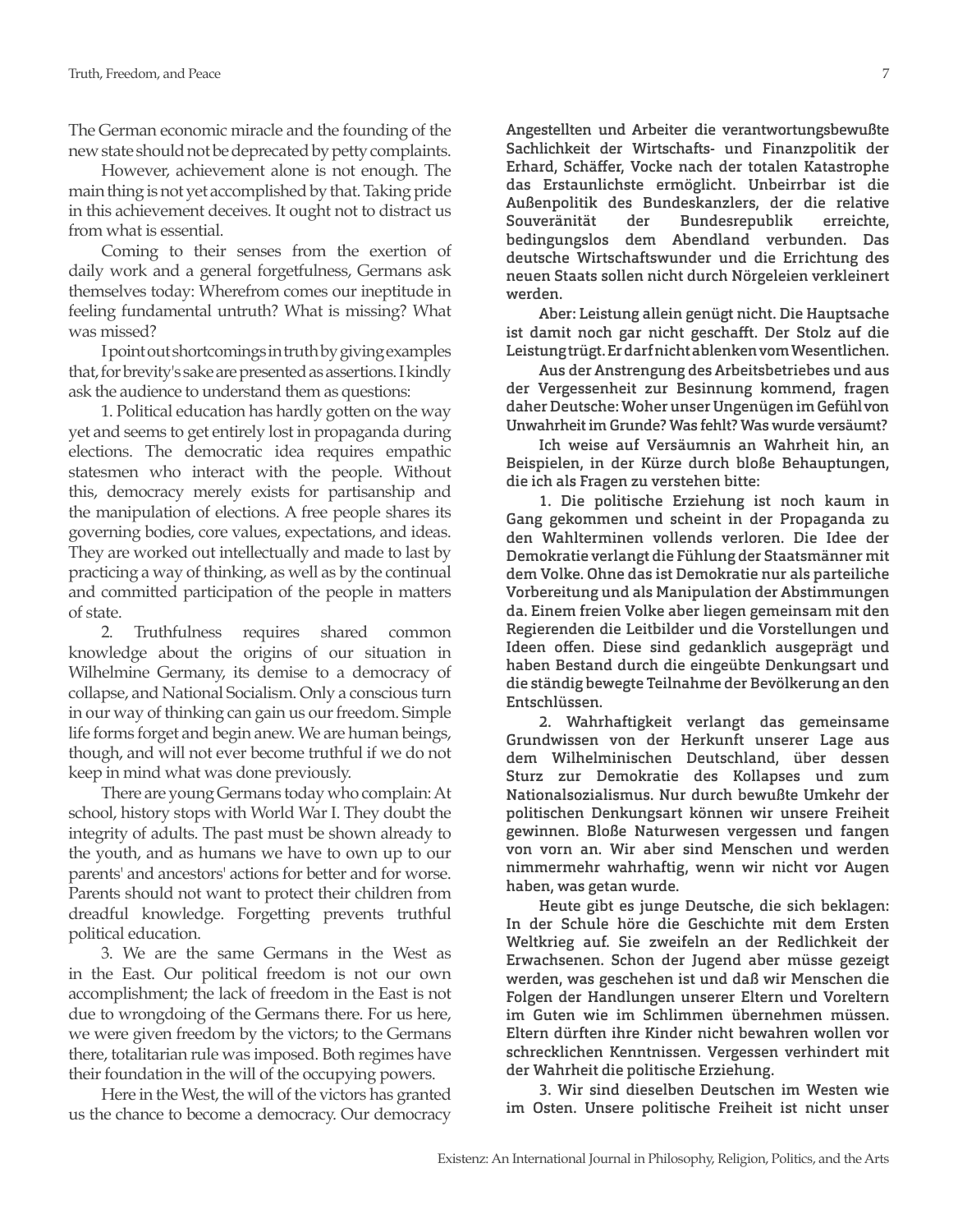was not born from the noble struggle for liberation, but was decreed to us when we were a bunch of surviving Germans.

Do we already know what freedom is? Some Europeans have created political freedom in sacrificial battles. Thus Kant called the events in Holland and Switzerland, in England and America, the most important events in modern history. We enjoy their political consequences today. But only if we realize that democracy is so far only an external constitution and not yet a reality of the democratic idea in our hearts and minds, do we have the opportunity to become democrats.

4. Wherever new political concepts are lacking, fictions derived from the past rule in their stead.

We used to have a Prussian *Kleindeutschland* (Small Germany), the *Bismarckstaat*, with untrue references to itself as the second Empire, following the Medieval Empire.6 This state, falsely called *Reich*, brought us neither freedom nor political education, but it did bring an astonishing economic rise through leadership in the technological development of the age, an apolitical and glorious liberality of life, superb scientific development, a mindset based on imitation. There is a splendor to this state whose deceptiveness was early recognized by Nietzsche and others, recently expressed bitterly in Theodor Mommsen's moving testament.7

Among today's world powers and in an entirely transformed global situation, the *Bismarckstaat* is entirely a thing of the past. When we live as if it could become real again, we let ghosts drink the blood of the present who keep us from grasping the real dangers and the great opportunities of the future.

The racial consciousness of colored people in opposition to whites will confront the West in a few decades, or even earlier, by questioning whether it can assert itself as a whole in solidarity or be swallowed up, thus making our political national socialism pernicious. Only the urgently desired confederation of all Occidental states has strength, be they large or small. Taken by themselves, all are small.

5. Both our two great political parties in the Federal Republic have politically untrue foundations. The one founds itself on a Marxism it has de facto given up, and consequently is confused about its thoughts. The other

Verdienst, die Unfreiheit im Osten ist nicht Schuld der Deutschen dort. Uns hier ist die Freiheit vom Sieger geschenkt, den Deutschen dort die totale Herrschaft aufoktroyiert. Beide Regime haben ihren Grund im Willen der Besatzungsmächte.

Im Westen ist uns durch den Willen der Sieger die Chance gewährt, eine Demokratie zu werden. Unsere Demokratie ist nicht geboren aus der hochgemuten Gesinnung eines Befrei- ungskampfes, sondern uns verordnet, als wir ein Haufen überlebender Deutscher waren.

Wissen wir schon, was Freiheit ist? Einige Europäer haben in opfervollen Kämpfen die politische Freiheit hervorgebracht. Daher nannte Kant die Ereignisse in Holland und der Schweiz, in England und Amerika die wichtigsten Ereignisse der neueren Geschichte. Deren politische Folgen genießen wir heute. Aber nur wenn wir wissen, daß wir die Demokratie bisher allein als Verfassungsform äußerlich, noch keineswegs als Wirklichkeit der demokratischen Idee innerlich in unseren Herzen und Köpfen haben, ist die Möglichkeit da, daß wir Demokraten werden.

4. Wo die neue politische Konzeption noch ausbleibt, da herrschen zum Ersatz der Vergangenheit entnommene Fiktionen.

Wir hatten ein preußisches Kleindeutschland, den Bismarckstaat, der sich unwahrhaftig als das zweite Reich auf das erste mittelalterliche Reich bezog. Dieser Staat, fälschlich mit dem Titel "Reich" versehen, brachte uns weder politische Freiheit noch politische Erziehung, aber eine staunenerregende wirtschaftliche Blüte durch führende Teilnahme an der technischen Entwicklung des Zeitalters, eine apolitische herrliche Liberalität des Lebens, eine großartige wissenschaftliche Entfaltung, eine epigonenhafte Bildung. Es liegt ein Glanz über diesem Staat, dessen Täuschung Nietzsche und andere einzelne früh erkannten, zuletzt Theodor Mommsen in seinem ergreifenden Testament mit Bitterkeit aussprach.

Heute unter neuen Weltmächten in völlig verwandelter Weltlage ist der Bismarckstaat ganz und gar Vergangenheit. Wenn wir leben, als ob er noch einmal wieder wirklich werden könnte, lassen wir Gespenster das Blut der Gegenwart trinken und uns verhindern, die realen Gefahren und die großen Möglichkeiten der Zukunft zu begreifen.

Daß das Rassenbewußtsein der Farbigen gegen die Weißen in wenigen Jahrzehnten oder schon früher das Abendland vor die Frage stellt, sich als Ganzes solidarisch zu behaupten oder verschlungen zu werden, macht unseren politischen Nationalismus verderblich. Gewicht hat allein die dringend ersehnte Konföderation der abendländischen Staaten, ob groß oder klein. Alle sind als einzelne klein.

5. Unsere zwei großen Parteien in der

<sup>6</sup> Translator's Note: The thousand-year empire is the Holy Roman Empire of German Nations (800-1806).

<sup>7</sup> Translator's Note: Christian Matthias Theodor Mommsen's (1817-1903) testament from 1899 critiqued Germany for not allowing the individual to live truthfully.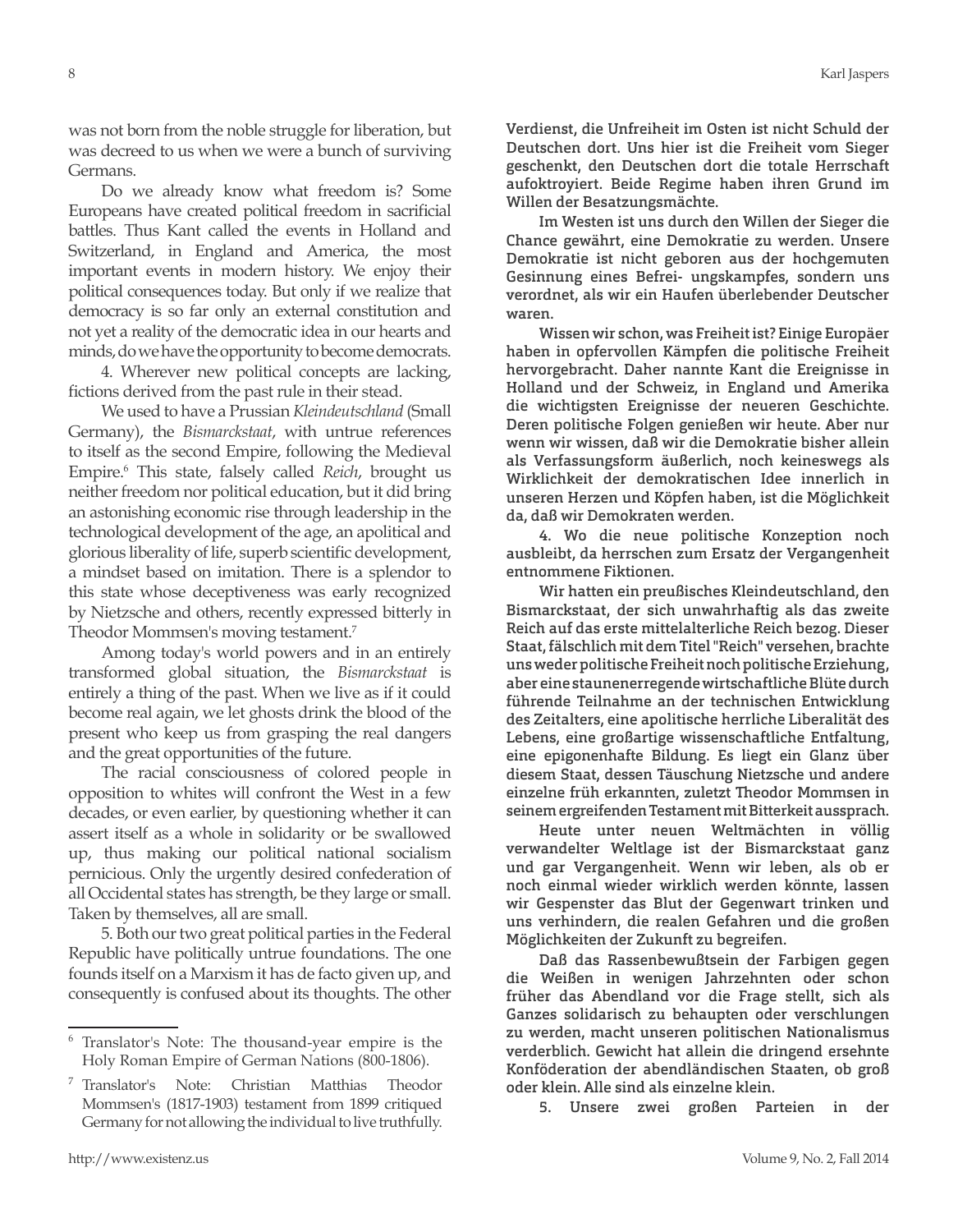party calls itself Christian, but a political party cannot base itself with integrity on Biblical belief. This brings some existential confusion to this party.

With political self-education, both parties would cease to be ideological parties. They would stand on the common ground of a state with a republican form of government and possess the political conscience for the common conditions of freedom. Disaccords would be addressed through political arguments and through the credibility of high-ranking politicians. Thus the people would no longer be duped. It would bring an end to the discomfort about political parties, where a small group of party politicians has taken to the governance of one's country as if it were a foreign body. During elections, the feeling of unwillingly having to choose between two evils would vanish. The opposition party would be a contributing factor for developing one's own responsibilities. Both sides would develop political solutions based on the issues, not on electionyear tactics.

What a great vision, when, on the one hand, social democrats, freed from Marxist ideology and with a clear comprehension of the global situation, made Adenauer's foreign policy their own, accepted in principle his economic policies that made possible the economic miracle, and now worked with full commitment to social justice for the solidarity of all parts of labor, rather than advocating a struggle of no longer existing classes!

And when, on the other hand, the conservative party, freed from its reactionary exterior, from the nepotism caused by confessional principles without freespiritedness, would accept socialist principles aimed at concrete improvements to social justice, and now cared with full commitment for the *geistige* tradition, witnessed in the lived experience of its people, and made the general public feel convincingly that the substance of our being would get lost without this tradition rooted in Greek and Roman antiquity and the Bible!

I have to stop with these examples, which show that truth is not simple, but instead the task of committed integrity; that truth is not indifferent, but rather full of consequences. I have to pass over questions of greatest concern whose practical answers decide the inner fate of our nation: The question of education, from first grade all the way to university, as well as the question regarding our armed forces. It is always the same: Becoming truthful to the core of our being is the condition for peace to become possible at all, inasmuch as peace depends on us.

Bundesrepublik haben beide einen politisch unwahrhaftigen Grund. Die eine gründet sich auf den von ihr faktisch preisgegebenen Marxismus und gerät dadurch in die Konfusion ihres Denkens. Die andere Partei nennt sich christlich, während sich doch eine politische Partei auf den biblischen Glauben nicht redlich gründen läßt; das bringt in diese Partei etwas existentiell Verwirrtes.

Mit der politischen Selbsterziehung würden die großen Parteien aufhören, Weltanschauungs- parteien zu sein. Sie würden auf dem gemeinsamen Boden des Staats republikanischer Regierungsart stehen und das politische Gewissen für die gemeinsamen Bedingungen der Freiheit haben. Der Kampf würde durch politische Argumente stattfinden und durch die Glaubwürdigkeit der politischen Persönlichkeiten. So würde das Volk nicht mehr düpiert. Aufhören würde das Ungenügen an den Parteien, die durch eine winzige Schicht von Parteipolitikern die Regierung des Landes fast wie ein Fremdkörper an sich genommen haben. Bei den Wahlen verschwände das Gefühl des Zwangs, zwischen zwei Übeln unwillig wählen zu müssen. Die Oppositionspartei würde ein mitwirkender Faktor eigener Verantwortung. Von beiden Seiten würden die politischen Probleme aus der Sache entwickelt, nicht wahltaktisch konstruiert.

Welch große Aussicht, wenn auf der einen Seite eine Sozialdemokratie, befreit vom Dogma einer marxistischen Weltanschauung, in klarer Vorstellung der Weltlage, die Außenpolitik Adenauers zu der ihren machte, die Wirtschaftspolitik, die das Wirtschaftswunder ermöglichte, in den Grundzügen akzeptierte, und nun mit dem ganzen Ernst sozialer Gerechtigkeit für die Solidarität des Operierens aller Glieder der Arbeit, nicht für einen Kampf von nicht mehr existierenden Klassen sich einsetzte!

Und wenn auf der anderen Seite die konservative Partei, befreit von restaurativen Äußerlichkeiten, befreit von der unter konfessionellen Prinzipien unter Ausfall der freien Geistigkeit erfolgenden Ämterpatronage, die sozialistischen Prinzipien ihrerseits in den auf konkrete soziale Gerechtigkeit zielenden Grundzügen akzeptierte, aber nun mit dem ganzen Ernst die geistige Überlieferung hütete, sie selber durch die Wirklichkeit ihrer Menschen bezeugt, und wenn sie dem gesamten Volk überzeugend fühlbar machte, daß ohne diese Überlieferung auf dem Grunde der griechisch-römischen Antike und der Bibel die Substanz unseres Wesens verlorengehe!

Ich muß aufhören mit diesen Beispielen als Hinweisen auf Punkte, an denen die Wahrheit nicht einfach, sondern Aufgabe redlicher Besinnung, nicht gleichgültig, sondern folgenreich ist. Ich muß verzichten auf die Fragen größter Sorge, deren praktische Beantwortung über das innere Schicksal unseres Volkes entscheidet, die Frage der Erziehung von der Volksschule bis zur Universität, und die Frage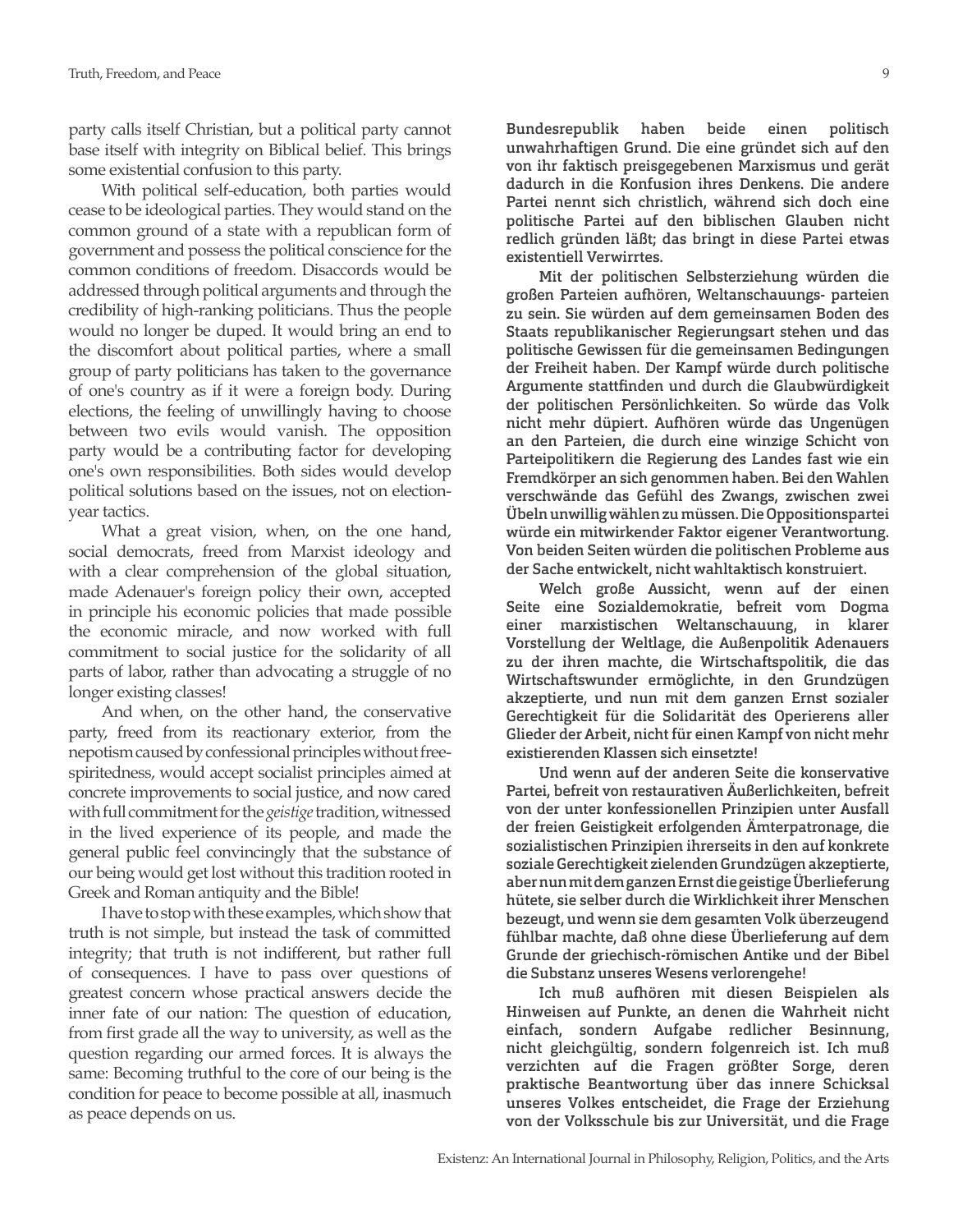In general for us Germans: we do not yet have the ground for shared visions and desires for becoming truthful. Can we regain the truth of self-awareness from the claims of our chosen ancestors who we differentiate from those who seduced us?

On the territory of the medieval empire—with German dialects and German written language—there are today Austria, the Federal Republic, the German Democratic Republic, and there are Holland and Switzerland, which besides Austria, demonstrated willpower, and due to political fate, were not subsumed in the Prussian *Kleindeutschland*. The German substance has revealed itself politically in many forms.

The apolitical, deeper German self-consciousness cannot become identical with the political consciousness of a single German state. Our German self-consciousness cannot be built up by one state and its history because of the discontinuities of the German path, going from catastrophe to catastrophe, unlike the Roman, or more recently the English self-consciousness, or parts of the medieval German areas in the great historical continuities of Holland and Switzerland. It can certainly not be tied to the ephemeral, neither *geistig* nor morally-politically founded *Bismarckstaat*, which had been misrepresented by its historians whose claims lacked integrity.

Refounding our ancient German self-consciousness comes from the shared pre-political substance, in language, in *Geist*, in our homeland. From this substance comes the specific role of each state, today also, in the Federal Republic.

Perhaps the future lies in a disposition that is foreign to the nation state: The self-consciousness of nations overall could become apolitical. The political self-consciousness of the individual citizens, though, would be derived from the state alone, its constitution, its dependability for freedom by means of a republican form of government. Unlike ethnicity, citizenship has a political quality and a political responsibility. In the future ethnic groups and peoples will spread further, and more consciously, through the world, living concentrated in places here and there. States are territorially bound; peoples are not. There will be English, Chinese, Germans, Jews, etc., everywhere. Over generations, even peoples can be transformed into each other through their individual members.

Our German pain is the lack of a binding apolitical self-consciousness that is different from a political state-consciousness. Where Germans live in an optimistic fiction, or dull fear, or in the thoughtless

der Wehrmacht. Immer gilt das gleiche: daß wir in allem wahrhaftig werden bis in den Grund ist Vorbedingung, daß überhaupt Friede wird, soweit dieser an uns liegt.

Im ganzen für uns Deutsche: noch haben wir nicht den Boden gemeinsamen Vorstellens und Wollens. Können wir die Wahrheit unseres Selbstbewußtseins wiederfinden aus dem Anspruch der von uns gewählten Ahnen, die wir unterscheiden von denen, die uns verführten?

Auf dem Gebiete des mittelalterlichen Reiches mit den deutschsprachigen Dialekten und der deutschen Schriftsprache gibt es heute Österreich, die Bundesrepublik, die Deutsche Demokratische Republik, gibt es Holland und die Schweiz, die nebst Österreich durch ihren Willen und durch glückliche Fügung nicht in das preußische Kleindeutschland einbezogen waren. Die deutsche Substanz hat sich politisch in vielen Gestalten gezeigt.

Das apolitische, tiefere deutsche Selbstbewußtsein kann mit dem politischen Bewußtsein eines einzelnen deutschen Staates nicht identisch werden. Unser deutsches Selbstbewußtsein kann wegen des diskontinuierlichen deutschen Ganges von Katastrophe zu Katastrophe sich nicht an einem Staat und seiner Geschichte aufrichten, wie einst das römische und in neueren Zeiten das englische Selbstbewußtsein und wie Teile des mittelalterlichen deutschen Gebietes in den großen historischen Kontinuitäten Hollands und der Schweiz. Es ist vor allem nicht zu binden an den ephemeren, weder geistig noch sittlich-politisch begründeten, vielmehr damals von Historikern mit unredlichen Anschauungen bekleideten Bismarckstaat.

Die Neugründung unseres uralten deutschen Selbstbewußtseins liegt in der Gemeinschaft vorpolitischer Substanz, in der Sprache, im Geist, in der Heimat. Aus dieser Substanz entspringt die je besondere staatliche Aufgabe, heute auch in der Bundesrepublik.

Vielleicht liegt die Zukunft in einer der nationalstaatlichen wesensfremden Gestaltung: Das Selbstbewußtsein der Völker überhaupt würde apolitisch. Das politische Selbstbewußtsein des einzelnen Bürgers dagegen bezöge sich allein auf den Staat, seine Verfassung, seine Verläßlichkeit für die Freiheit durch republikanische Regierungsart. Staatsangehörigkeit ist eine politische Qualität und politische Verantwortung, die Volkszugehörigkeit aber nicht. Völker würden dann noch mehr als heute und bewußter durch die Welt verbreitet, nur je an einer Stelle konzentriert leben. Die Staaten sind territorial gebunden, die Völker nicht. Überall wird es Engländer, Chinesen, Deutsche, Juden usw. geben. Und im Laufe von Generationen können selbst Völker durch einzelne ihrer Glieder sich ineinander verwandeln.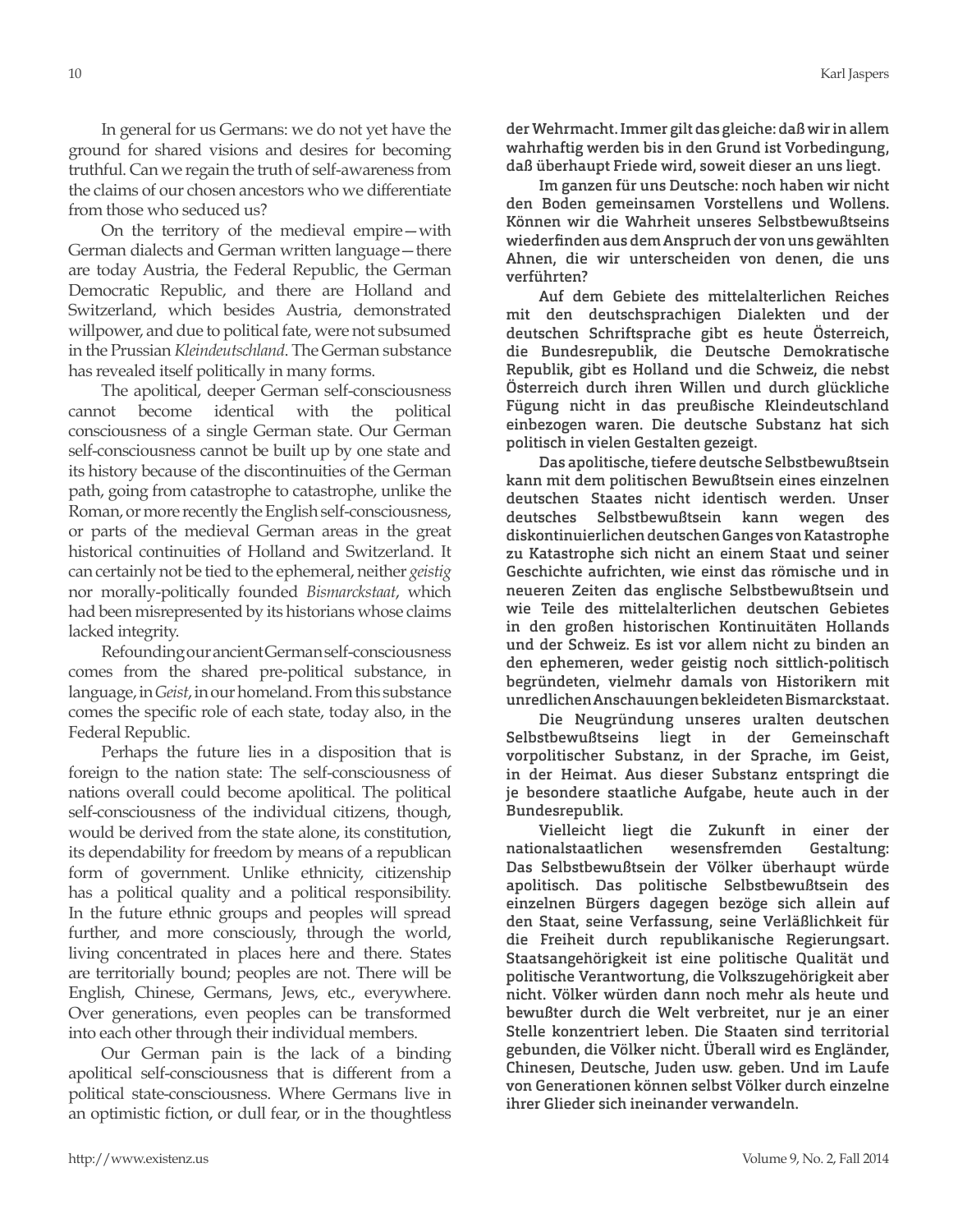ease of an apparently continual improvement of their material existence, there is no opening for a German self-consciousness and federal responsibility. Such an opening exists rather in the peculiar German despair that manifests crossways in both scorn and bitter laughter to conceal love, since the object of love, while carried inside, appears to be lost.

To the extent that it is up to us, truthfulness could find its grounding in a German self-consciousness based on our historical foundation of at least a millennium, not just the last so questionable century.

All these aforementioned aspects of truthlessness in our condition were only hints to paths related to questioning and attempts to achieve truthfulness, which is the condition for our ability to be in peace.

As authors we work on the way of thinking. This can prepare concrete decisions, but decisions themselves are actions. Although the author makes claims to truth, he appears uncommitted, since he does not act. While great journalists give expression to or shape public opinion on daily events, authors, who turn to the geistige-political situation of their times, even fail to give concrete advice. They are chided for this.

But the author strives for something different, something more: He works on ideas, motives, core values, on the shared *geistigen* world. It may well be that he speaks as if into an empty room, in which a storm blows away his word without any echo, already at the moment of his speaking. If he does not suffer from this, he does not take it seriously. If he cannot bear it, no longer is he author by means of the only legitimization he knows, that is, his certainty that he says what must be said.

Every day disheartening judgments aggress him:

There are skeptics who seem to know that nothing is true. They consider themselves to be realists. They are pessimists who ultimately only see misery and *chance*, and who consider every transcendent thought as utopian. Their thesis is: Mankind is what it is, it was always so and cannot change.

These discouraging claims cannot be proven, but they cannot be disproven either. What one lives for depends on decision, not cognition.

Whoever wants and expects reason also knows the flood of lies in the world no less than skeptics, realists, and pessimists. However, he also experiences that reason takes a step toward him, when he becomes reasonable himself.

No one knows what the world as a whole is and where it is headed. The purity of such not-knowing

Das bisherige Ausbleiben eines verbindenden apolitischen Selbstbewußtseins und daneben als etwas anderes eines politischen Staatsbewußtseins ist unser deutscher Schmerz. Wo Deutsche in optimistischen Fiktionen leben oder in dumpfer Angst oder in der gedankenlosen Ruhe eines materiell sich scheinbar stets verbessernden Daseins, da ist kein Ansatz für deutsches Selbstbewußtsein und für staatliches Verantwortungsbewußtsein. Solcher Ansatz liegt noch eher in der deutschen Verzweiflung, die sich so verquer äußert, im Zorn und im grimmigen Lachen, die die Liebe verbergen, weil der Gegenstand der Liebe, den sie doch in sich tragen, verloren scheint.

In einem deutschen Selbstbewußtsein aus unserem geschichtlichen Grunde mindestens eines Jahrtausends, nicht nur des letzten, so sehr in Frage zu stellenden Jahrhunderts, würde die Wahrhaftigkeit, soweit sie an uns liegt, ihren Boden finden.

Alle vorgetragenen Aspekte von Unwahrhaftigkeit unseres Zustandes waren nur Hinweise, auf welchen Wegen unter anderen, fragend, versuchend, wir zur Wahrheit gelangen können, die Bedingung unserer Fähigkeit zum Frieden ist.

Wir Schriftsteller arbeiten an der Denkungsart. Diese kann konkrete Entscheidungen vorbereiten, die Entscheidungen selber aber sind Handlungen. Der Schriftsteller erhebt zwar den Anspruch der Wahrheit, aber, da er nicht handelt, wirkt er unverbindlich. Wenn die großen Journalisten durch ihr Denken der Meinungsbildung des Tages Ausdruck geben oder sie erzeugen, so geben die Schriftsteller, die sich der geistig-politischen Situation der Zeit zuwenden, nicht einmal konkreten Rat. Man schilt sie darum.

Aber der Schriftsteller erstrebt anderes und mehr: Er arbeitet an den Vorstellungen, Motiven, Leitbildern, an der gemeinsamen geistigen Welt. Wohl mag er wie in einen leeren Raum sprechen, in dem der Sturm sein Wort verweht schon im Augenblick, wo es gesprochen wird, ohne Widerhall. Wenn er darunter nicht leidet, ist es ihm nicht ernst. Wenn er es nicht erträgt, ist er Schriftsteller nicht durch die einzige Legitimation, die er kennt: seine Gewißheit, daß gesagt werden solle, was er sagen will.

Täglich überfallen ihn die entmutigenden Urteile:

Es gibt Skeptiker, die zu wissen meinen, daß nichts wahr ist. Sie halten sich für Realisten. Sie sind Pessimisten, die am Ende nur Unheil und *Zufall* sehen und alles, was darüber hinaus gedacht wird, für Utopie halten. Es gibt die These: Die Menschen sind nun einmal so, sie waren immer so, sie können nicht anders werden.

Diese entmutigenden Behauptungen sind unbeweisbar, aber auch unwiderlegbar. Es ist Sache des Entschlusses, nicht Sache der Verstandeserkenntnis, woraufhin man leben wolle.

Wer Vernunft will und erwartet, kennt nicht